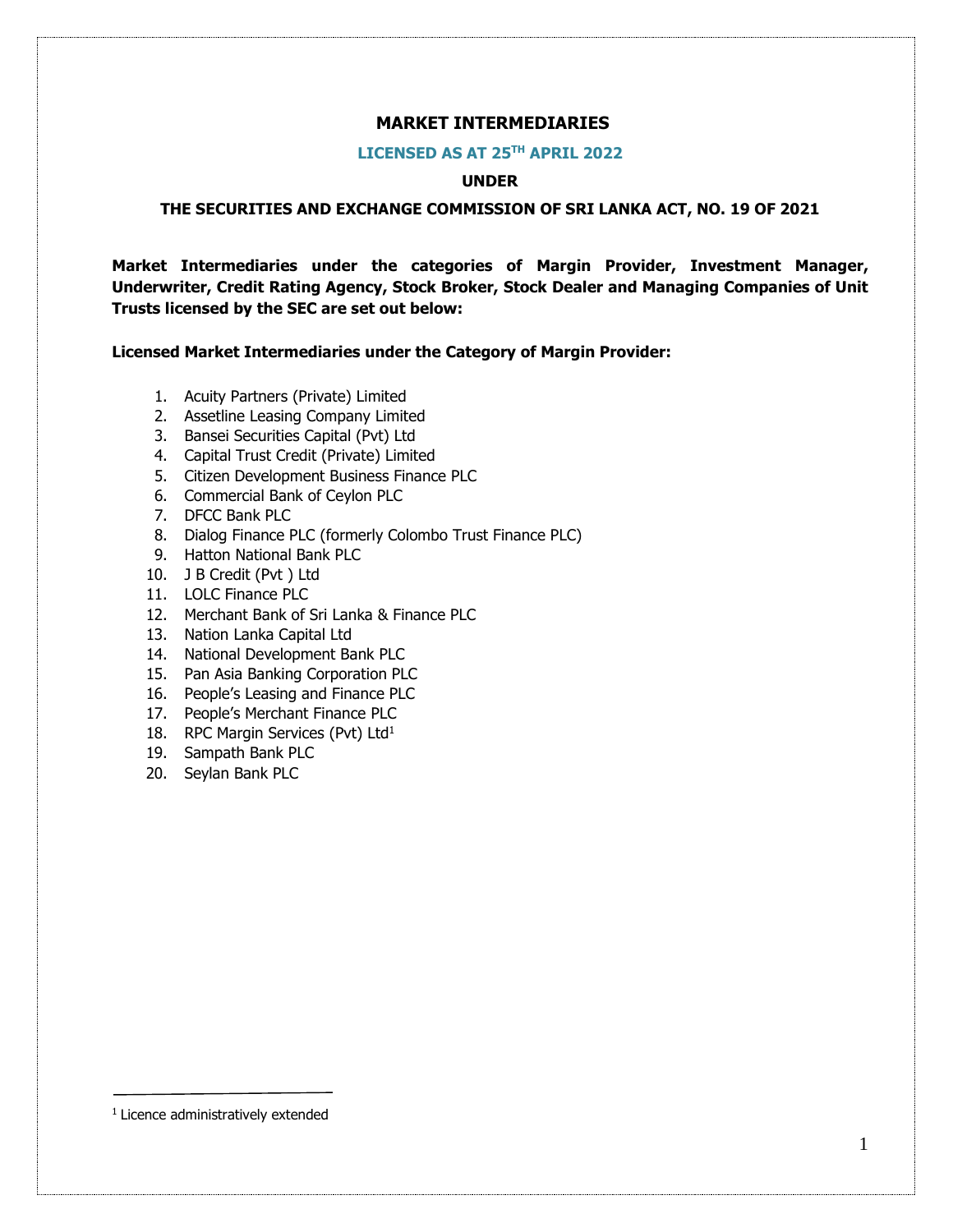## **Licensed Market Intermediaries under the Category of Investment Manager:**

- 1. Amana Asset Limited $1$
- 2. Asia Securities Wealth Management (Private) Limited
- 3. Asset Trust Management (Private) Limited
- 4. Assetline Capital (Private) Limited
- 5. Bank of Ceylon
- 6. Capital Alliance Investments Limited
- 7. Capital Trust Wealth Management Ltd
- 8. Ceybank Asset Management Ltd
- 9. Comtrust Asset Management Limited
- 10. First Capital Asset Management Limited
- 11. Guardian Acuity Asset Management Limited
- 12. Guardian Fund Management Limited
- 13. Helios Ventures (Pvt) Ltd $<sup>1</sup>$ </sup>
- 14. Innovest Investments (Private) Limited
- 15. JB Financial (Private) Limited
- 16. Lynear Wealth Management (Pvt) Ltd
- 17. Merchant Bank of Sri Lanka & Finance PLC
- 18. National Asset Management Ltd
- 19. NDB Wealth Management Limited
- 20. NSB Fund Management Company Limited
- 20. Orion Fund Management (Private) Limited
- 21. Premier Wealth Management Limited
- 22. Senfin Asset Management (Private) Limited
- 23. Softlogic Asset Management (Pvt) Ltd
- 24. Waldock Mackenzie Limited

### **Licensed Market Intermediaries under the Category of Underwriter:**

- 1. Bank of Ceylon
- 2. Commercial Bank of Ceylon PLC
- 3. DFCC Bank PLC
- 4. Hatton National Bank PLC
- 5. Merchant Bank of Sri Lanka & Finance PLC
- 6. National Development Bank PLC
- 7. Sampath Bank PLC
- 8. Seylan Bank PLC

### **Licensed Market Intermediaries under the Category of Credit Rating Agency:**

- 1. Fitch Rating
- 2. ICRA Lanka Limited
- 3. Lanka Rating Agency Limited

 $\overline{a}$ 

<sup>&</sup>lt;sup>1</sup> Licence administratively extended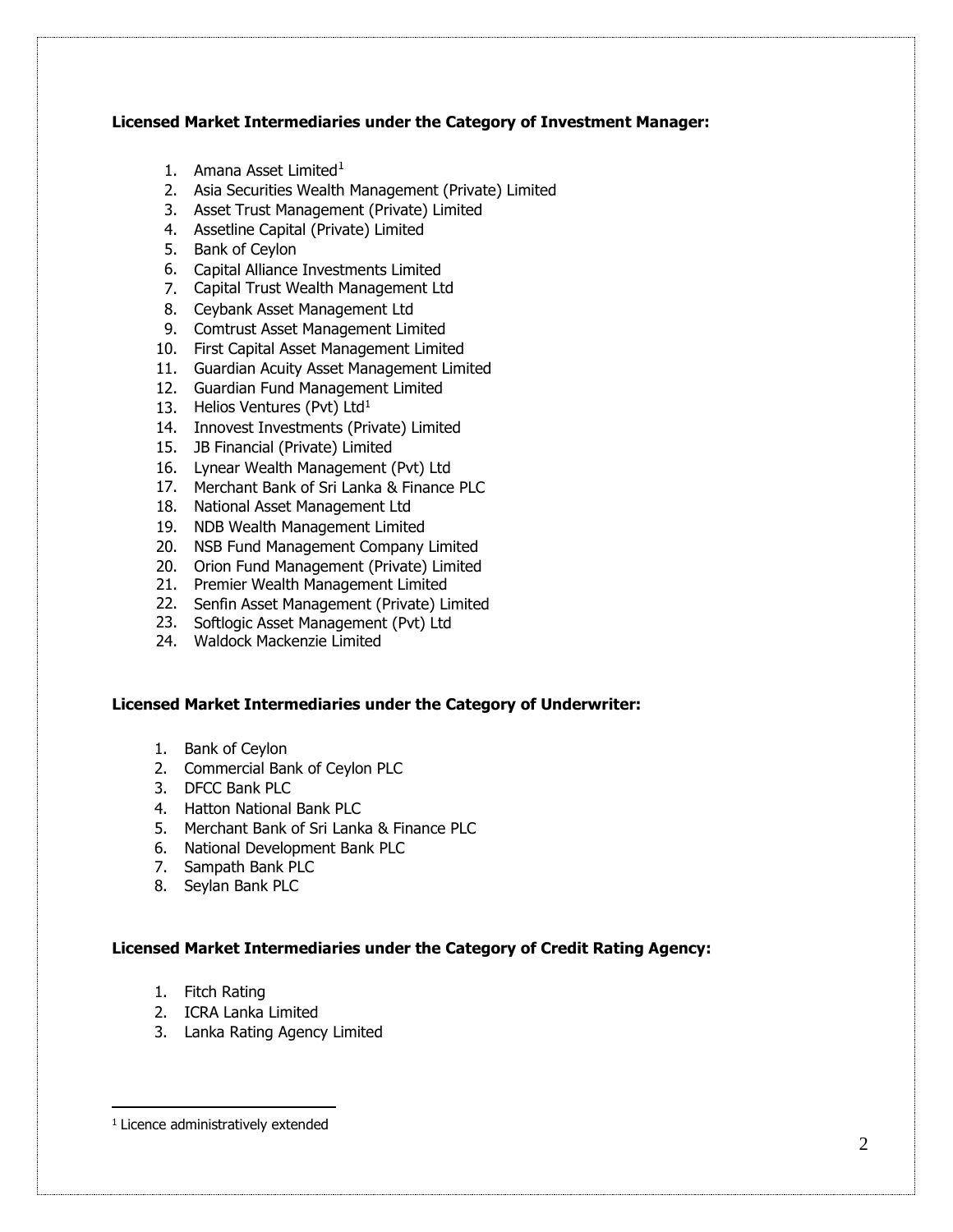### **Licensed Market Intermediaries under the Category of Stock Brokers:**

- 1. Acuity Stockbrokers (Private) Limited
- 2. Asha Securities Limited
- 3. Asia Capital Stock Brokers (Pvt) Ltd
- 4. Asia Securities (Private) Limited
- 5. Assetline Securities (Private) Limited<sup>2</sup>
- 6. Bartleet Religare Securities (Pvt) Limited
- 7. Capital Alliance Limited (Debt Securities)
- 8. Capital Alliance Securities (Private) Limited
- 9. Capital Trust Securities (Private) Limited
- 10. CT CLSA Securities (Pvt) Limited
- 11. Enterprise Ceylon Capital (Pvt) Ltd
- 12. First Capital Equities (Private) Limited
- 13. First Guardian Equities (Pvt) Limited
- 14. JB Securities (Private) Limited
- 15. John Keells Stock Brokers (Private) Limited
- 16. Lanka Securities (Private) Limited
- 17. LOLC Securities Limited
- 18. Nation Lanka Equities (Pvt) Limited
- 19. NDB Securities (Private) Limited
- 20. Nestor Stock Brokers (Private) Limited
- 21. NSB Fund Management Co. Ltd (Debt Securities)
- 22. Richard Pieris Securities (Private) Limited
- 23. SC Securities (Private) Limited
- 24. Senfin Securities Limited
- 25. Softlogic Stockbrokers(Pvt) Ltd
- 26. Somerville Stock Brokers (Private) Limited
- 27. Taprobane Securities (Private) Limited
- 28. Wealth Trust Securities Ltd (Debt Securities)

2Voluntary inactivation of business operations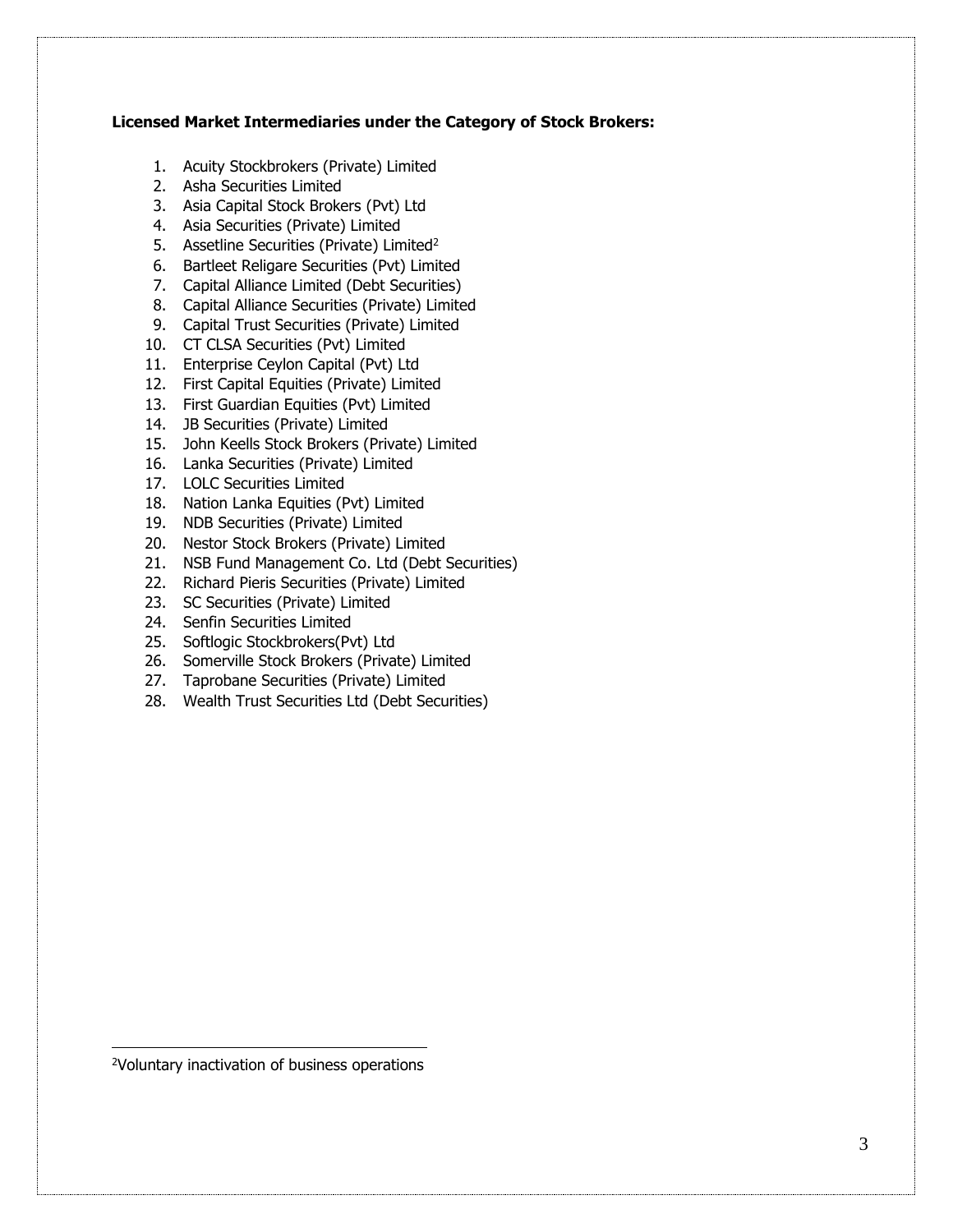## **Licensed Market Intermediaries under the Category of Stock Dealers:**

- 1. Asia Securities (Private) Limited
- 2. Bartleet Religare Securities (Pvt) Ltd (Debt)
- 3. Capital Alliance Limited (Debt)
- 4. CT CLSA Securities (Private) Ltd
- 5. Enterprise Ceylon Capital (Pvt) Ltd
- 6. JB Securities (Private) Limited
- 7. Nation Lanka Equities (Private) Ltd
- 8. Nestor Stock brokers (Private) Limited (Debt)
- 9. NSB Fund Management Company Limited (Debt)
- 10. Seylan Bank PLC (Debt)
- 11. Softlogic Stockbrokers (Pvt) Ltd
- 12. Wealth Trust Securities Limited (Debt)

## **Licensed Market Intermediaries under the Category of Managing Companies of Unit Trusts:**

- 1. Arpico Ataraxia Asset Management (Private) Limited
	- I. Arpico Ataraxia Cash Management Trust Fund (CMT)
		- II. Arpico Ataraxia Equity Income Fund
	- III. Arpico Ataraxia Repo Investment Fund
	- IV. Arpico Ataraxia Sri Lanka Bond Fund
	- V. Arpico Ataraxia USD Fixed Income Fund
- 2. Asia Securities Wealth Management (Pvt) Ltd
	- I. Asia Securities Money Market Fund
- 3. Asset Trust Management (Pvt) Ltd
	- I. Astrue Active Income Fund
	- II. Astrue Alpha Fund
- 4. Assetline Capital (Pvt) Ltd
	- I. Assetline Income Fund
	- II. Assetline Income Plus Growth Fund
- 5. Capital Alliance Investments Ltd
	- I. CAL Balanced Fund
	- II. CAL Corporate Debt & Gilt Trading Fund
	- III. CAL Corporate Treasury Fund
	- IV. CAL Gilt Fund
	- V. CAL Gilt Money Market Fund
	- VI. CAL Gilt Trading Fund
	- VII. CAL High Yield Fund
	- VIII. CAL Income Fund
	- IX. CAL Investment Grade Fund
	- X. CAL Medium Risk Debt Fund
	- XI. CAL Quantitative Equity Fund
	- XII. CAL Sri Lanka Dollar Fund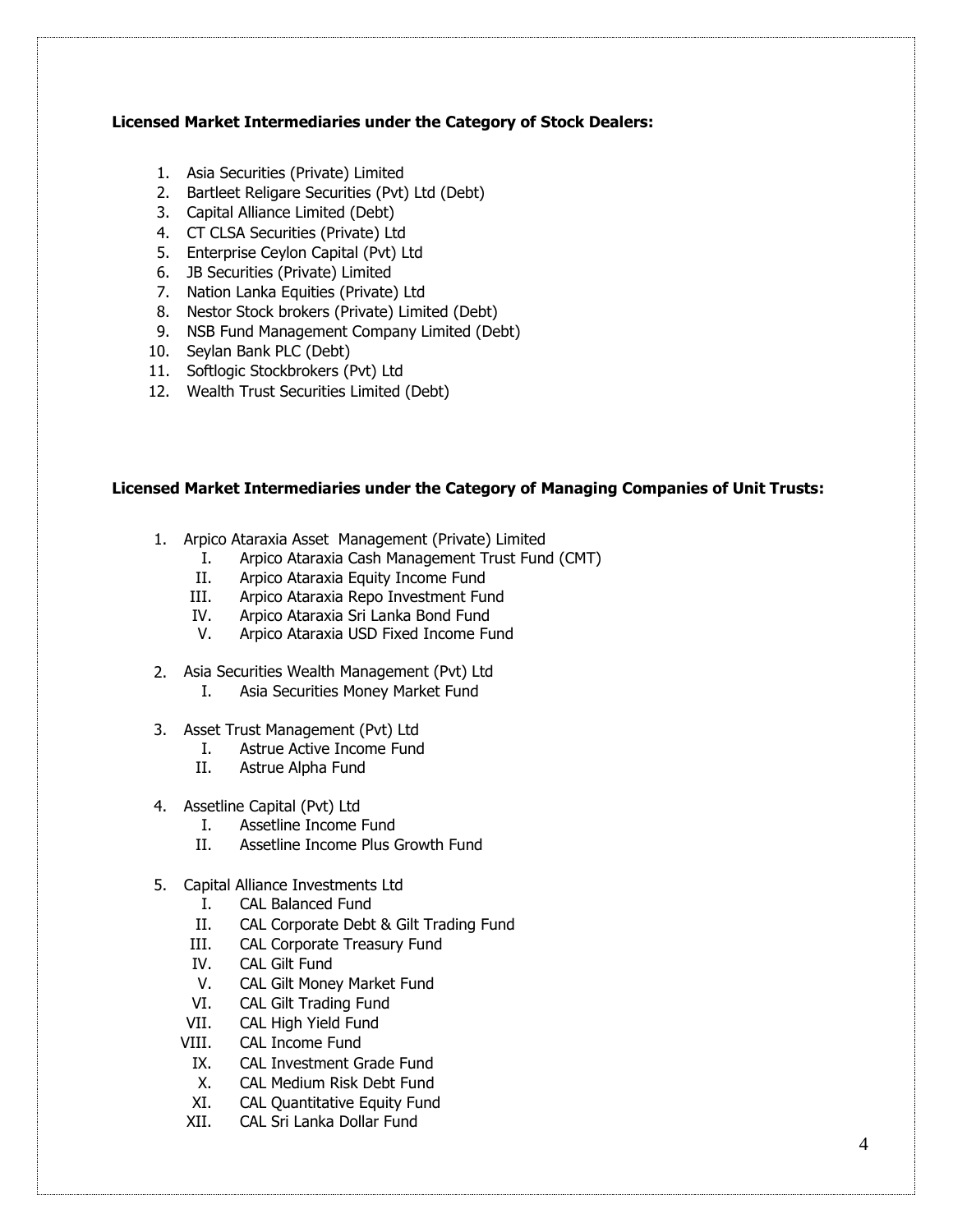- 6 . Ceybank Asset Management (Pvt) Limited
	- I. Ceybank Century Growth Fund
	- II. Ceybank Gilt Edged Fund (A Series)
	- III. Ceybank Gilt Edged Fund (B Series)
	- IV. Ceybank High Yield Fund
	- V. Ceybank Savings Plus Money Market Fund
	- VI. Ceybank Surakum Gilt Edged Fund
	- VII. Ceybank Unit Trust Fund
- 7 . Ceylon Asset Management Company Limited
	- I. Ceylon Dollar Bond Fund
	- II. Ceylon Financial Sector Fund
	- III. Ceylon Income Fund
	- IV. Ceylon Index Fund
	- V. Ceylon IPO Fund
	- VI. Ceylon Money Market Fund
	- VII. Ceylon Tourism Fund
	- VIII. Ceylon Treasury Income Fund
- 8. Comtrust Asset Management (Private) Limited
	- I. Comtrust ADL Mudarabah Fund
	- II. Comtrust Equity Fund
	- III. Comtrust Gilt Edged Fund
	- IV. Comtrust Money Market Fund
- 9. First Capital Asset Management Limited
	- I. First Capital Equity Fund
	- II. First Capital Fixed income Fund
	- III. First Capital Gilt Edged Fund
	- IV. First Capital Money Market Fund
	- V. First Capital Wealth Fund
- 10 . Guardian Acuity Asset Management Ltd
	- I. Guardian Acuity Equity Fund
	- II. Guardian Acuity Money Market Fund
	- III. Guardian Acuity Income Fund
- 11. J B Financial (Pvt) Ltd
	- I. JB Vantage Money Market Fund
	- II. JB Vantage Short Term Gilt Fund
	- III. JB Vantage Value Equity Fund
- 12 . National Asset Management Limited
	- I. NAMAL Bank Fund
	- II. NAMAL Growth Fund
	- III. NAMAL High Yield Fund
	- IV. NAMAL Income Fund
	- V. National Equity Fund